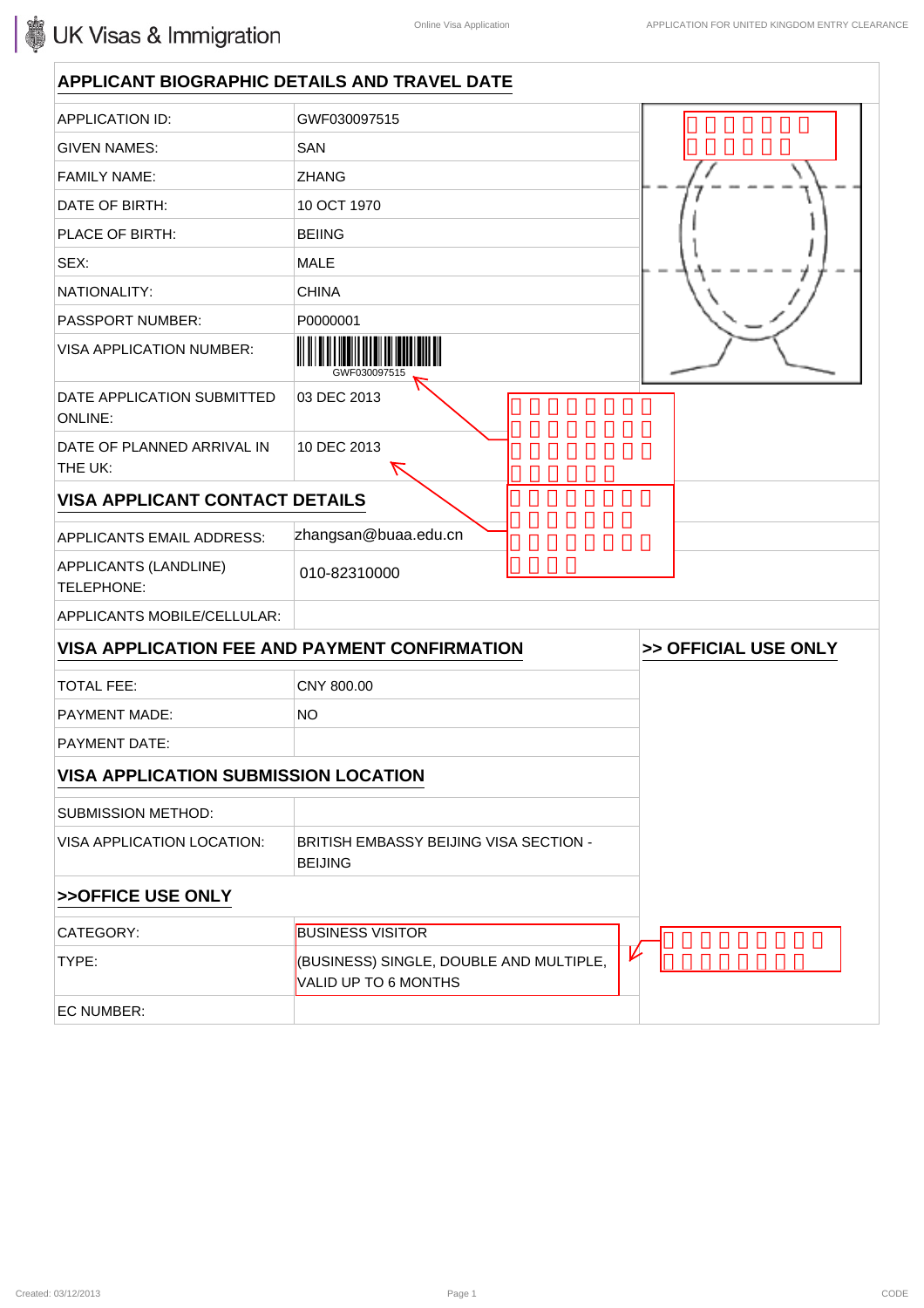### **DECLARATION**

I declare that the information given on this form whether input by myself, input on my behalf by a third party or automatically pre-populated is complete and correct to the best of my knowledge and belief. I also declare that the photograph submitted with this form is a true likeness of me. I confirm that if, before this application is decided, there is a material change in my circumstances or new information relevant to this application becomes available, I will inform the United Kingdom diplomatic mission handling my application.

I understand that all information provided by me will be processed by the Home Office in accordance with the Data Protection Act 1998. I am aware that the Home Office is the data controller in relation to the information provided by me in this application form. I am aware that the information I provide, including biometric data, will be treated in confidence, but it may be disclosed to other government departments, agencies, local authorities, foreign governments, and other bodies, to enable the Home Office or those bodies to perform their functions. Any disclosures will be in accordance with the Data Protection Act 1998. I also understand that the information provided by me may also be used for staff training purposes.

I declare that the documents that I have supplied with this application are genuine and the statements I have made with this application are truthful. I understand that the Home Office (or a trusted third party) may make reasonable checks to confirm the accuracy and authenticity of evidence I have provided and documents I have submitted with this application. I further understand that the Home Office (or a trusted third party) may also make reasonable checks on any sponsors to my application to verify statements contained in the application and establish that I will comply or have complied with the terms of any visa granted.

I understand that UK entry clearance applications may be handled by British Missions in other locations, including outside the country in which I have applied for entry clearance and that this may involve the transferring of my application and supporting documents to and from another Mission. I understand that the Home Office will be responsible for transferring my application and supporting documents safely. I understand in these circumstances my application will still be handled in line with Home Office published customer service standards.

I understand that the fee payable is for an application processing and entry clearance decision-making service, not for the guaranteed delivery of a visa, therefore I will not be entitled to a refund should my application for entry to the UK or Commonwealth and Overseas Territories be refused or granted for a shorter time period than I applied for. I also understand that my visa application fee will be refunded only if the application is withdrawn in writing within 3 months and 7 days of the original date of application and prior to the submission of biometric data or any processing taking place.

I also understand that the information provided by me, or information made available to the Home Office during the processing of my application, may be shared with my sponsor(s) or any person(s) acting on their behalf or any applicant linked to my application (for example to my spouse / partner if we apply for visas for a trip together) for the sole purpose of considering my application. I am aware that if there is any information I do not want you to disclose to them I will tell you by enclosing a letter with my supporting documentation. If such requests prevent you from making legitimate inquiries, my application may be refused.

I am also aware that my application will be automatically refused and I may be banned from going to the UK for 10 years if I use a false document, lie or withhold relevant information. I may also be banned if I have breached immigration laws in the UK. I am further aware that should I use a false document, lie or withhold relevant information my details may be passed to law enforcement agencies.

I understand that I may be required to provide a record of my fingerprints and a photograph of my face ("biometric data") as part of my application. If I refuse to do so, my application may be treated as invalid and, if so, will not be considered further. (See Statutory Instrument 2006 No 1743 - The Immigration (Provision of Physical Data) Regulations 2006, Regulation 7(1)).

I am aware that I may be billed for any NHS medical treatment undertaken in the UK and that I do not have recourse to public funds during my stay in the UK.

I understand that if I fail to pay NHS debts incurred by me this could adversely affect future entry clearance applications I make.

I understand that my details may, in certain circumstances, be passed to fraud prevention agencies to prevent and detect fraud and money laundering. I also understand that such agencies may provide the Home Office with information about me. Further details explaining when information may be passed to or from fraud prevention agencies and how that information may be used can be obtained from the Home Office website.

I am aware that it is an offence under the Immigration Act 1971 (as amended) to make a statement which I know to be false, or not believe to be true, in order to obtain a visa/entry clearance to the UK.

I hereby apply for a visa/entry clearance to the United Kingdom.

Information for sponsors

Personal information which is provided about a person acting in support of an application, including any documentary evidence provided by or about them, will be processed in accordance with the Data Protection Act 1998 by the Home Office, which is the data controller in relation to the information provided.

The Home Office will use this information to make decisions about the application and to prevent and detect fraud. We may share this information with other government departments or agencies, local and public authorities, foreign governments, companies (including financial and utility companies), employers or other bodies in order to make reasonable checks to verify the information provided in the application and confirm that sponsors have or will comply with the terms of any visa which may be or have been granted. Any information received by the Home Office about a sponsor may be used in reaching a decision on the application. Full details of the way in which the data may be processed can be found on the Home Office website at http://www.ukba.homeoffice.gov.uk/

I confirm that, where I have a sponsor, I have informed my sponsor of the information set out above and my sponsor has confirmed that they consent to me providing the information about them which is set out in this application.

**APPLICANT'S SIGNATURE:**

**FORM COMPLETED BY:** 

**DATE SIGNED:**

| <b>SAN ZHANG</b> |  |  |  |
|------------------|--|--|--|
| 2013.12.03       |  |  |  |
|                  |  |  |  |
|                  |  |  |  |



GWF030097515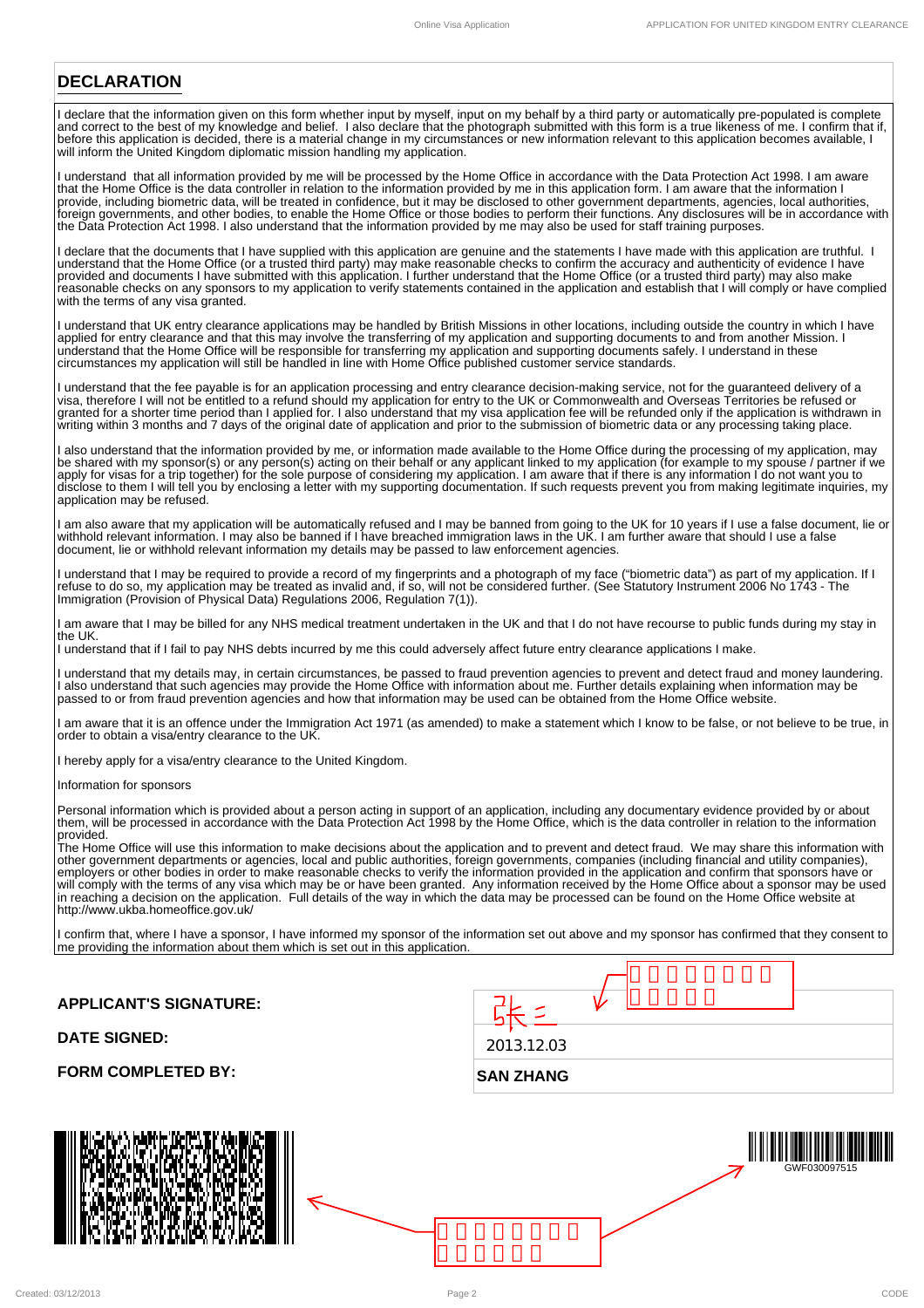# **UK Visas & Immigration**

APPLICANT NAME: SAN ZHANG APPLICATION NUMBER: GWF030097515 DATE OF APPLICATION: 03/12/2013 **TYPE OF VISA:** Business Visitor CONSISTENT AND TYPE OF VISA: PURPOSE OF APPLICATION: Visit TOTAL FEE: CNY 800.00 SUBMISSION METHOD: PAYMENT MADE: NO

TYPE OF APPLICATION: (Business) Single, double and multiple, valid up to 6 months

ISSUING OFFICE: British Embassy Beijing Visa Section - Beijing

**FORM:** (Business) Single, double and multiple, valid up to 6 months

## **PART 1 > PASSPORT AND TRAVEL INFORMATION PASSPORT / TRAVEL DOCUMENT** 1 FAMILY NAME / SURNAME ZHANG (IF YOU ONLY HAVE ONE NAME, PLEASE ENTER IT HERE AND IN THE GIVEN NAME BOX) 2 GIVEN NAME(S) / FORENAME(S) **SAN** (IF YOU ONLY HAVE ONE NAME, PLEASE ENTER IT HERE AND IN THE FAMILY NAME BOX) 3 DATE OF BIRTH 10 OCT 1970 4 PLACE OF BIRTH BEIING 5 GENDER MALE 6 NATIONALITY CHINA 7 DO YOU CURRENTLY HOLD, OR HAVE YOU EVER HELD, NO ANY OTHER NATIONALITY OR NATIONALITIES? 8 CURRENT PASSPORT OR TRAVEL DOCUMENT NUMBER P0000001 9 PLACE OF ISSUE **BEIJING** 10 ISSUING AUTHORITY MEA Ministry of Foreign Affairs 11 DATE OF ISSUE 10 OCT 2013 12 DATE OF EXPIRY 10 OCT 2018 13 CURRENT LOCATION **CHINA** 14 ARE YOU A NATIONAL OF THE COUNTRY IN WHICH YOU YES ARE APPLYING? 15 IS THIS YOUR FIRST PASSPORT? YES **TRAVEL INFORMATION** 16 ARE YOU TRAVELLING WITH ANYONE? YES 17 **NATIONALITY FAMILY NAME GIVEN NAMES DATE OF BIRTH VISA HELD** CHINA LI SI 11 NOV 1970 NO 18 DATE OF PLANNED ARRIVAL IN THE UK 10 DEC 2013  $\prec$ 19 HOW LONG DO YOU INTEND TO STAY IN THE UK? 7 DAYS 20 WHAT IS THE MAIN ADDRESS AND CONTACT DETAILS LINE 1: CARIDFF UNIVERSITY OF WHERE YOU WILL BE STAYING WHILST IN THE UK? PRIMARY CONTACT NUMBER: 442920874470 EMAIL: EDDGM1@CARDIFF.AC.UK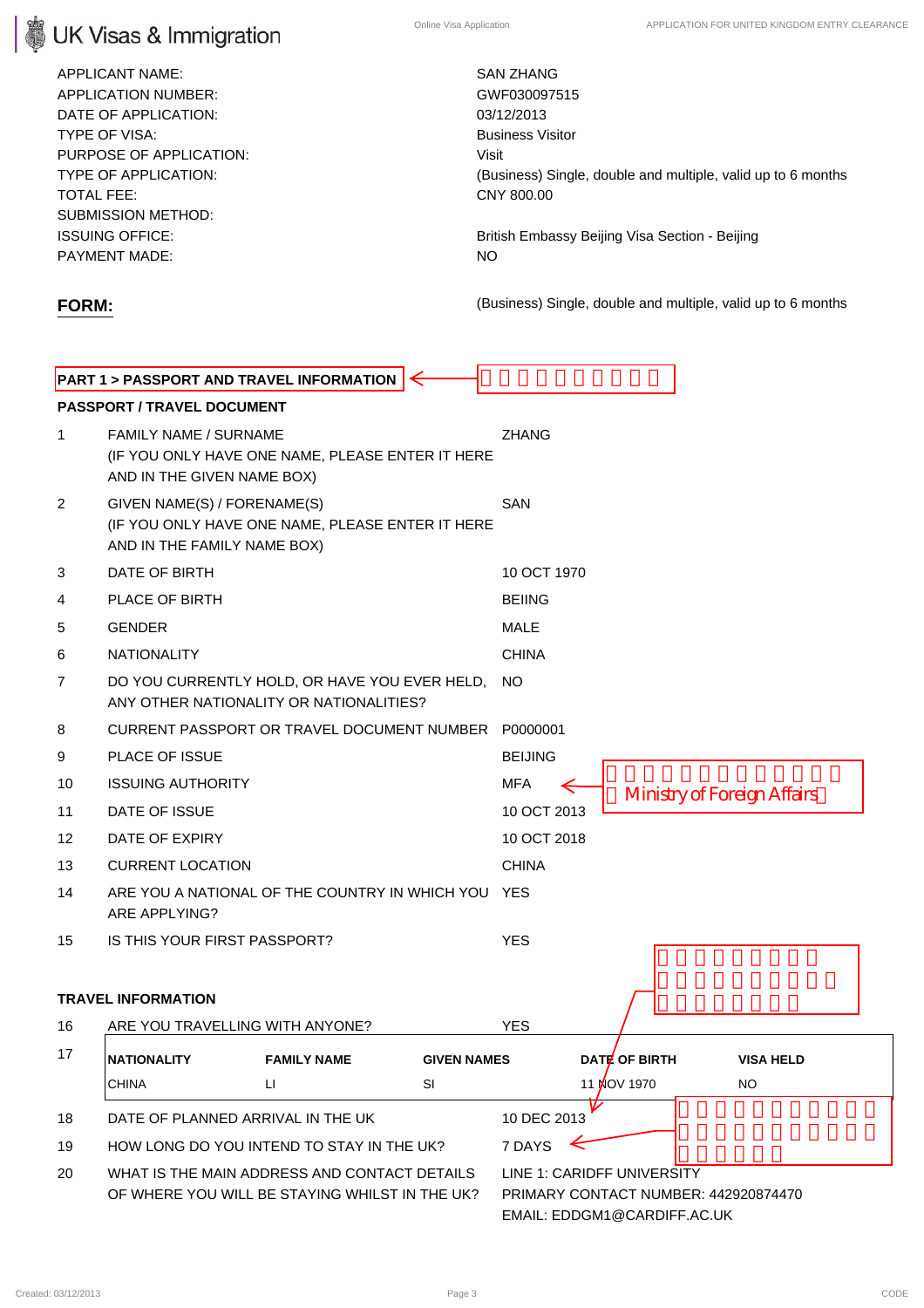|    | <b>PART 2 &gt; PERSONAL DETAILS AND TRAVEL HISTORY</b>                                                                                                      |                        |                                                                                                                                                                                               |  |
|----|-------------------------------------------------------------------------------------------------------------------------------------------------------------|------------------------|-----------------------------------------------------------------------------------------------------------------------------------------------------------------------------------------------|--|
|    | <b>PERSONAL DETAILS</b>                                                                                                                                     |                        |                                                                                                                                                                                               |  |
| 21 | WHAT IS YOUR PERMANENT RESIDENTIAL ADDRESS<br>AND CONTACT DETAILS?                                                                                          |                        | LINE 1: NO.37 XUEYUAN ROAD, BEIJING<br>POST CODE: 100191<br><b>COUNTRY: CHINA</b><br>PRIMARY CONTACT NUMBER: 15120005589<br>SECONDARY CONTACT NUMBER: 83210000<br>EMAIL: ZHAMGSAN@BUAA.EDU.CN |  |
| 22 | HOW LONG HAVE YOU LIVED AT THIS ADDRESS?                                                                                                                    |                        | 18 YEARS                                                                                                                                                                                      |  |
| 23 | ARE YOUR PREFERRED CONTACT DETAILS DIFFERENT<br>FROM THE CONTACT DETAILS ALREADY PROVIDED<br>ABOVE?                                                         |                        | NO.                                                                                                                                                                                           |  |
|    | <b>TRAVEL HISTORY</b>                                                                                                                                       |                        |                                                                                                                                                                                               |  |
| 24 | HAVE YOU BEEN ISSUED ANY VISA FOR THE UK, UK<br>OVERSEAS TERRITORIES OR COMMONWEALTH<br>COUNTRY IN THE LAST 10 YEARS?                                       |                        | NO.                                                                                                                                                                                           |  |
| 25 | HAVE YOU EVER TRAVELLED TO THE UK IN THE LAST 10 NO<br>YEARS?                                                                                               |                        |                                                                                                                                                                                               |  |
| 26 | HAVE YOU MADE AN APPLICATION TO THE HOME<br>OFFICE TO REMAIN IN THE UK IN THE LAST 10 YEARS?                                                                |                        | <b>NO</b>                                                                                                                                                                                     |  |
| 27 | HAVE YOU BEEN REFUSED ENTRY TO THE UK IN THE<br><b>LAST 10 YEARS</b><br>(FOR EXAMPLE AT A UK AIRPORT OR SEAPORT)?                                           |                        | NO.                                                                                                                                                                                           |  |
| 28 | HAVE YOU BEEN REFUSED A VISA FOR ANY COUNTRY<br>INCLUDING THE UK IN THE LAST 10 YEARS?                                                                      |                        | NO.                                                                                                                                                                                           |  |
| 29 | HAVE YOU BEEN DEPORTED, REMOVED OR OTHERWISE NO<br>REQUIRED TO LEAVE ANY COUNTRY INCLUDING THE UK<br>IN THE LAST 10 YEARS?                                  |                        |                                                                                                                                                                                               |  |
| 30 | HAVE YOU EVER VOLUNTARILY ELECTED TO DEPART<br>THE UK?                                                                                                      |                        | NO.                                                                                                                                                                                           |  |
| 31 | ARE YOU, OR HAVE YOU BEEN SUBJECT TO, AN<br><b>EXCLUSION ORDER FROM THE UK?</b>                                                                             |                        | NO.                                                                                                                                                                                           |  |
| 32 | HAVE YOU EVER TRAVELLED OUTSIDE YOUR COUNTRY YES<br>OF RESIDENCE, EXCLUDING THE UK, IN THE LAST 10<br>YEARS?                                                |                        |                                                                                                                                                                                               |  |
| 33 | <b>DATE OF TRAVEL</b>                                                                                                                                       | <b>COUNTRY VISITED</b> | <b>REASON FOR THE TRIP</b>                                                                                                                                                                    |  |
|    | 01 NOV 2011                                                                                                                                                 | <b>AUSTRALIA</b>       | <b>BUSINESS</b>                                                                                                                                                                               |  |
| 34 | DO YOU HAVE A UK NATIONAL INSURANCE NUMBER?                                                                                                                 |                        | <b>NO</b>                                                                                                                                                                                     |  |
| 35 | DO YOU HAVE ANY CRIMINAL CONVICTIONS IN ANY<br><b>COUNTRY</b><br>(INCLUDING SPENT/UNSPENT CONVICTIONS AND<br><b>TRAFFIC OFFENCES)?</b>                      |                        | <b>NO</b>                                                                                                                                                                                     |  |
| 36 | HAVE YOU EVER BEEN CHARGED IN ANY COUNTRY<br>WITH A CRIMINAL OFFENCE FOR WHICH YOU HAVE NOT<br>YET BEEN TRIED IN THE COURT (INCLUDING TRAFFIC<br>OFFENCES)? |                        | NO.                                                                                                                                                                                           |  |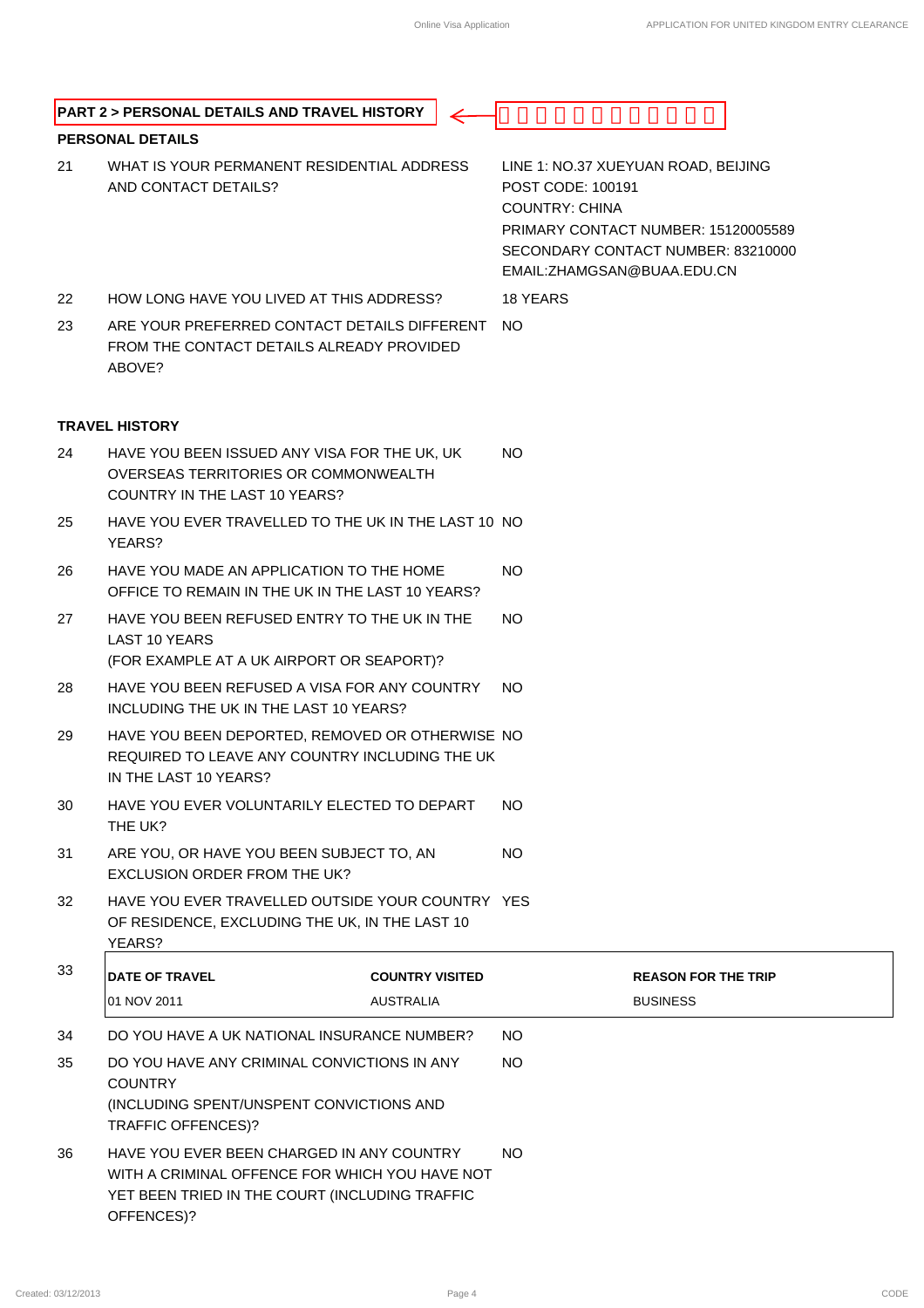- 37 HAVE YOU EVER BEEN INVOLVED IN, SUPPORTED OR ENCOURAGED TERRORIST ACTIVITIES IN ANY COUNTRY? HAVE YOU EVER BEEN A MEMBER OF, OR GIVEN SUPPORT TO, AN ORGANISATION THAT HAS BEEN CONNECTED WITH TERRORISM? NO
- 38 HAVE YOU EVER, BY ANY MEANS OR MEDIUM, EXPRESSED VIEWS THAT JUSTIFY OR GLORIFY TERRORIST VIOLENCE, OR THAT MAY ENCOURAGE OTHERS TO COMMIT ACTS OF TERRORISM OR OTHER SERIOUS CRIMINAL ACTS? NO
- 39 IN TIMES OF EITHER PEACE OR WAR HAVE YOU EVER BEEN INVOLVED IN, OR SUSPECTED OF INVOLVEMENT IN, WAR CRIMES, CRIMES AGAINST HUMANITY OR GENOCIDE? NO
- 40 HAVE YOU ENGAGED IN ANY OTHER ACTIVITIES THAT MIGHT INDICATE THAT YOU MAY NOT BE ADMITTED TO THE UK? NO
- 41 IF WE NEED TO INTERVIEW YOU, WHAT LANGUAGE WOULD YOU LIKE TO USE IN THE INTERVIEW? ENGLISH

|               | <b>SPOUSE / PARTNER</b>                                                                                         |                         |
|---------------|-----------------------------------------------------------------------------------------------------------------|-------------------------|
| 42            | WHAT IS YOUR MARITAL STATUS?                                                                                    | MARRIED / CIVIL PARTNER |
| 43            | WILL YOUR SPOUSE/PARTNER BE TRAVELLING WITH<br>YOU?                                                             | NO.                     |
| 44            | CURRENT PASSPORT OR TRAVEL DOCUMENT NUMBER                                                                      | G1111111                |
| 45            | <b>NATIONALITY</b>                                                                                              | <b>CHINA</b>            |
| 46            | FAMILY NAME / SURNAME<br>(IF YOU ONLY HAVE ONE NAME, PLEASE ENTER IT HERE<br>AND IN THE GIVEN NAME BOX)         | <b>WANG</b>             |
| 47            | GIVEN NAME(S) / FORENAME(S)<br>(IF THEY ONLY HAVE ONE NAME, PLEASE ENTER IT<br>HERE AND IN THE FAMILY NAME BOX) | WU                      |
| 48            | DATE OF BIRTH                                                                                                   | 06 NOV 1970             |
| 49            | DOES YOUR SPOUSE / PARTNER CURRENTLY LIVE WITH YES<br>YOU?                                                      |                         |
| <b>FATHER</b> |                                                                                                                 |                         |
| 50            | <b>NATIONALITY</b>                                                                                              | <b>CHINA</b>            |
| 51            | FAMILY NAME / SURNAME<br>(IF THEY ONLY HAVE ONE NAME, PLEASE ENTER IT                                           | <b>ZHANG</b>            |
|               | HERE AND IN THE GIVEN NAME BOX)                                                                                 |                         |
|               | GIVEN NAME(S) / FORENAME(S)<br>(IF THEY ONLY HAVE ONE NAME, PLEASE ENTER IT<br>HERE AND IN THE FAMILY NAME BOX) | YI                      |
| 52<br>53      | DATE OF BIRTH                                                                                                   | 01 NOV 1940             |

### **FATHER**

| 50 | <b>NATIONALITY</b>                                                                                              | <b>CHINA</b>   |
|----|-----------------------------------------------------------------------------------------------------------------|----------------|
| 51 | <b>FAMILY NAME / SURNAME</b><br>(IF THEY ONLY HAVE ONE NAME, PLEASE ENTER IT<br>HERE AND IN THE GIVEN NAME BOX) | <b>ZHANG</b>   |
| 52 | GIVEN NAME(S) / FORENAME(S)<br>(IF THEY ONLY HAVE ONE NAME, PLEASE ENTER IT<br>HERE AND IN THE FAMILY NAME BOX) | YI             |
| 53 | DATE OF BIRTH                                                                                                   | 01 NOV 1940    |
| 54 | PLACE OF BIRTH                                                                                                  | <b>BEIJING</b> |
|    |                                                                                                                 |                |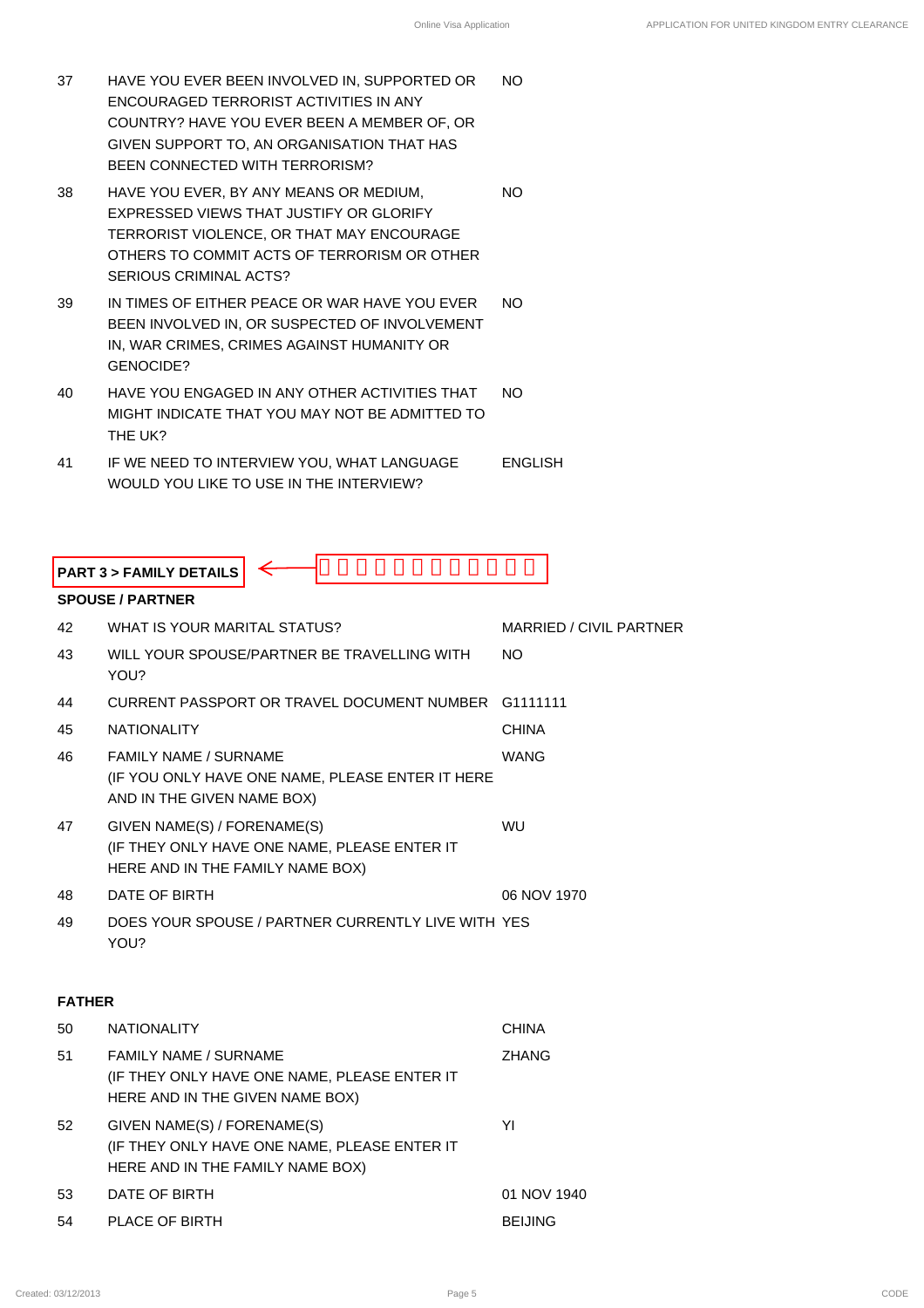### **MOTHER**

| 55 | <b>NATIONALITY</b>                                                                                              | <b>CHINA</b>             |
|----|-----------------------------------------------------------------------------------------------------------------|--------------------------|
| 56 | <b>FAMILY NAME / SURNAME</b><br>(IF THEY ONLY HAVE ONE NAME, PLEASE ENTER IT<br>HERE AND IN THE GIVEN NAME BOX) | <b>WANG</b>              |
| 57 | GIVEN NAME(S) / FORENAME(S)<br>(IF THEY ONLY HAVE ONE NAME, PLEASE ENTER IT<br>HERE AND IN THE FAMILY NAME BOX) | LIU                      |
| 58 | DATE OF BIRTH                                                                                                   | 02 NOV 1940              |
| 59 | PLACE OF BIRTH                                                                                                  | <b>SHANDONG PROVENCE</b> |

### **DEPENDENT CHILDREN**

| 60 |                     |                    | DO YOU HAVE ANY DEPENDENT CHILDREN? |                 |                       |              |              | YES        |                 |      |                 |      |             |                                                                              |              |
|----|---------------------|--------------------|-------------------------------------|-----------------|-----------------------|--------------|--------------|------------|-----------------|------|-----------------|------|-------------|------------------------------------------------------------------------------|--------------|
| 61 | <b>PASSP NATIO</b>  |                    |                                     |                 |                       |              |              |            |                 |      |                 |      |             | FAMILY GIVEN DATE PLACE TRAVE LIVE ADDRE ADDRE ADDRE ADDRE POSTA COUNT CONTA |              |
|    | <b>ORT</b>          | <b>NALITY NAME</b> |                                     | <b>NAMES OF</b> |                       | ОF           | <b>LLING</b> | WITH       | SS <sub>1</sub> | SS 2 | SS <sub>3</sub> | SS 4 |             | RY                                                                           | CТ           |
|    | <b>NUMBE</b>        |                    |                                     |                 | <b>BIRTH</b>          | <b>BIRTH</b> | WITH         | YOU        |                 |      |                 |      | <b>CODE</b> |                                                                              | <b>NUMBE</b> |
|    | R                   |                    |                                     |                 |                       |              | YOU          |            |                 |      |                 |      |             |                                                                              | R            |
|    | W33333 CHINA<br>333 |                    | ZHANG SI                            |                 | 02 NOV BEIJIN<br>1990 | G            | NO.          | <b>YES</b> |                 |      |                 |      |             |                                                                              |              |

### **NON DEPENDENT CHILDREN**

62 ARE ANY OTHER CHILDREN TRAVELLING WITH YOU? NO

|    | <b>PART 4 &gt; EMPLOYMENT AND INCOME</b>                                                                                                                                                                                                                                              |                                                                                                                          |
|----|---------------------------------------------------------------------------------------------------------------------------------------------------------------------------------------------------------------------------------------------------------------------------------------|--------------------------------------------------------------------------------------------------------------------------|
|    | <b>EMPLOYMENT</b>                                                                                                                                                                                                                                                                     |                                                                                                                          |
| 63 | HAVE YOU EVER WORKED FOR ANY OF THE<br>FOLLOWING ORGANISATIONS:<br>ARMED FORCES (INCLUDING NATIONAL SERVICE)<br>GOVERNMENT (CENTRAL OR LOCAL)<br><b>JUDICIARY</b><br><b>MEDIA</b><br>PUBLIC OR CIVIL ADMINISTRATION<br>SECURITY (INCLUDING POLICE AND PRIVATE SECURITY<br>COMPANIES)? | <b>NO</b>                                                                                                                |
| 64 | WHAT IS YOUR CURRENT WORKING STATUS?                                                                                                                                                                                                                                                  | <b>EMPLOYED FULL TIME</b>                                                                                                |
| 65 | WHAT IS YOUR TOTAL MONTHLY INCOME FROM ALL<br>SOURCES OF EMPLOYMENT OR OCCUPATION, AFTER<br>TAX?                                                                                                                                                                                      | RMB10000                                                                                                                 |
| 66 | NAME OF COMPANY/ORGANISATION/EMPLOYER                                                                                                                                                                                                                                                 | <b>BEIHANG UNIVERSITY</b>                                                                                                |
| 67 | JOB DESCRIPTION / TITLE / RANK                                                                                                                                                                                                                                                        | <b>PROFESSOR</b>                                                                                                         |
| 68 | <b>TYPE OF WORK UNDERTAKEN</b>                                                                                                                                                                                                                                                        | <b>BEIHANG UNIVERSITY</b>                                                                                                |
| 69 | <b>ADDRESS</b>                                                                                                                                                                                                                                                                        | LINE 1: NO.37 XUEYUAN ROAD, BEIJING<br>POST CODE: 100191<br><b>COUNTRY: CHINA</b><br>PRIMARY CONTACT NUMBER: 15122222222 |
| 70 | WHEN DID YOU START THIS JOB?                                                                                                                                                                                                                                                          | 02 JUL 1995                                                                                                              |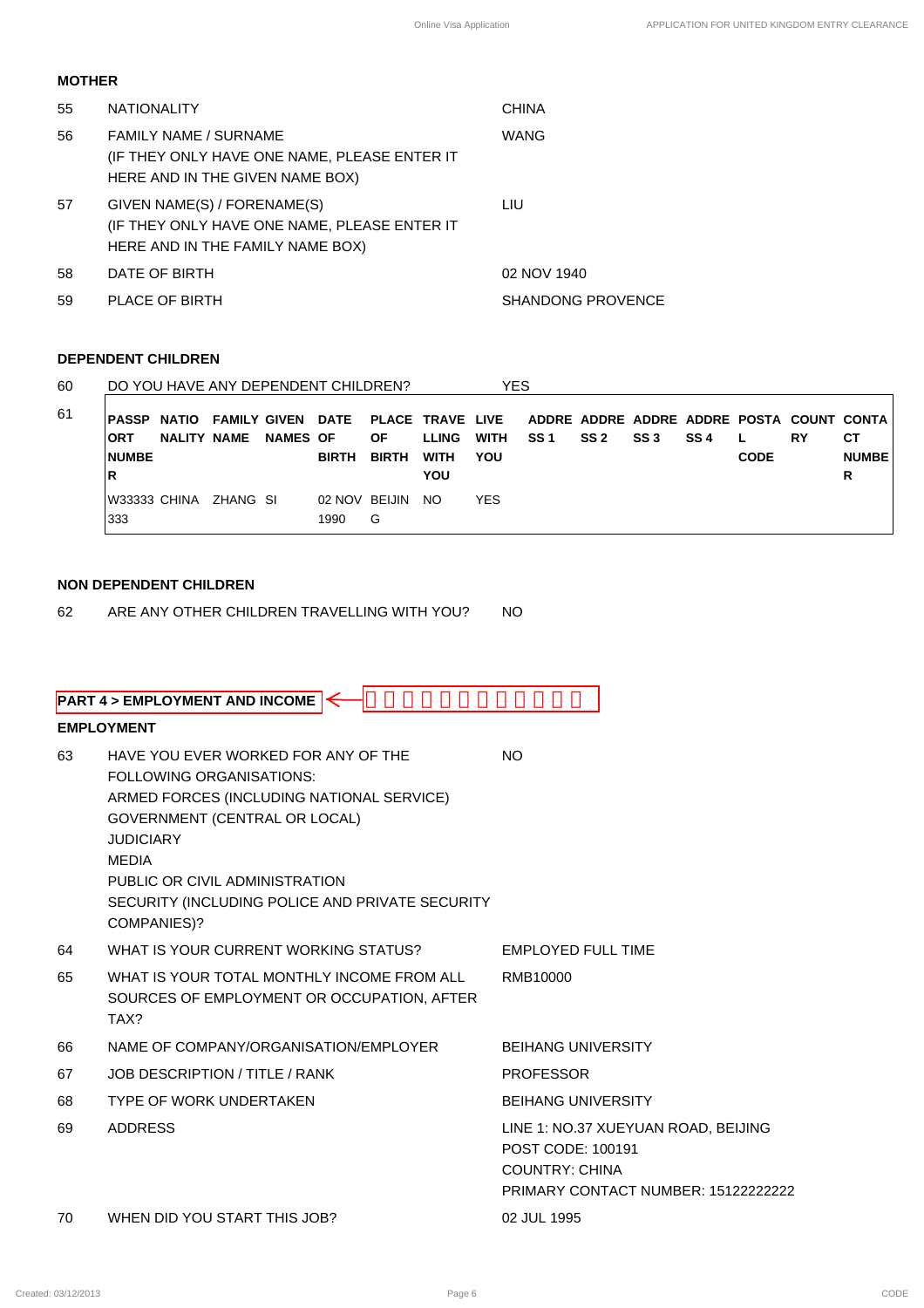NO

71 DO YOU HAVE ANY ADDITIONAL PAID JOBS OR OCCUPATIONS?

### **INCOME AND EXPENDITURE**

| 72 | DO YOU HAVE SAVINGS, PROPERTIES OR OTHER<br>INCOME, FOR EXAMPLE FROM STOCKS AND SHARES?           | NO.               |
|----|---------------------------------------------------------------------------------------------------|-------------------|
| 73 | HOW MUCH DO YOU SPEND EACH MONTH ON LIVING<br>COSTS?                                              | 150 POUND         |
| 74 | HOW MUCH OF YOUR TOTAL MONTHLY INCOME IS<br>GIVEN TO YOUR FAMILY MEMBERS AND OTHER<br>DEPENDANTS? | 200 POUND         |
| 75 | WHAT IS THE COST TO YOU PERSONALLY OF YOUR<br>TRIP IN $GBP(E)$ ?                                  | <b>2000 POUND</b> |
| 76 | THE TOTAL AMOUNT OF MONEY YOU HAVE FOR THIS<br><b>TRIP</b>                                        | <b>2000 POUND</b> |
| 77 | THE COST OF THE AEROPLANE, BOAT OR TRAIN<br><b>TICKETS</b>                                        | 1000 POUND        |
| 78 | THE COST OF YOUR ACCOMMODATION                                                                    | 400 POUND         |
| 79 | THE COST OF YOUR LIVING EXPENSES                                                                  | 600 POUND         |
| 80 | IS SOMEONE OTHER THAN YOU PAYING FOR ALL OR A<br>PART OF YOUR TRIP?                               | <b>YES</b>        |
| 81 | WHAT IS THE TOTAL AMOUNT IN GBP(£)?                                                               | <b>2000 POUND</b> |

|     | <b>PART 5 &gt; FAMILY AND FRIENDS IN THE UK <math>\left  \leftarrow \right </math></b> |                                           |
|-----|----------------------------------------------------------------------------------------|-------------------------------------------|
|     | <b>FAMILY AND FRIENDS</b>                                                              |                                           |
| -82 | PLEASE ENTER DETAILS OF WHAT YOU PLAN TO DO                                            | ATTEND A MEETING WITH CARDIFF UNIVERSITY. |

- WHILST IN THE UK
- 83 DO YOU HAVE ANY FRIENDS OR FAMILY IN THE UK? NO

### **PART 6 > MEDICAL TREATMENT**

### **MEDICAL TREATMENT**

84 HAVE YOU EVER RECEIVED MEDICAL TREATMENT IN THE UK? NO

| <b>UK ORGANISATION</b><br>WHO INVITED YOU TO THE UK?<br>85<br><b>GRID</b>         | PART 7 > UK ORGANISATION |  |
|-----------------------------------------------------------------------------------|--------------------------|--|
|                                                                                   |                          |  |
|                                                                                   |                          |  |
| <b>FAMILY/LAST NAME</b><br><b>GIVEN/FIRST NAME</b><br><b>SWIFT</b><br><b>JOHN</b> |                          |  |

86 WHAT INSTITUTION, BUSINESS OR ORGANISATION WILL GRID YOU VISIT?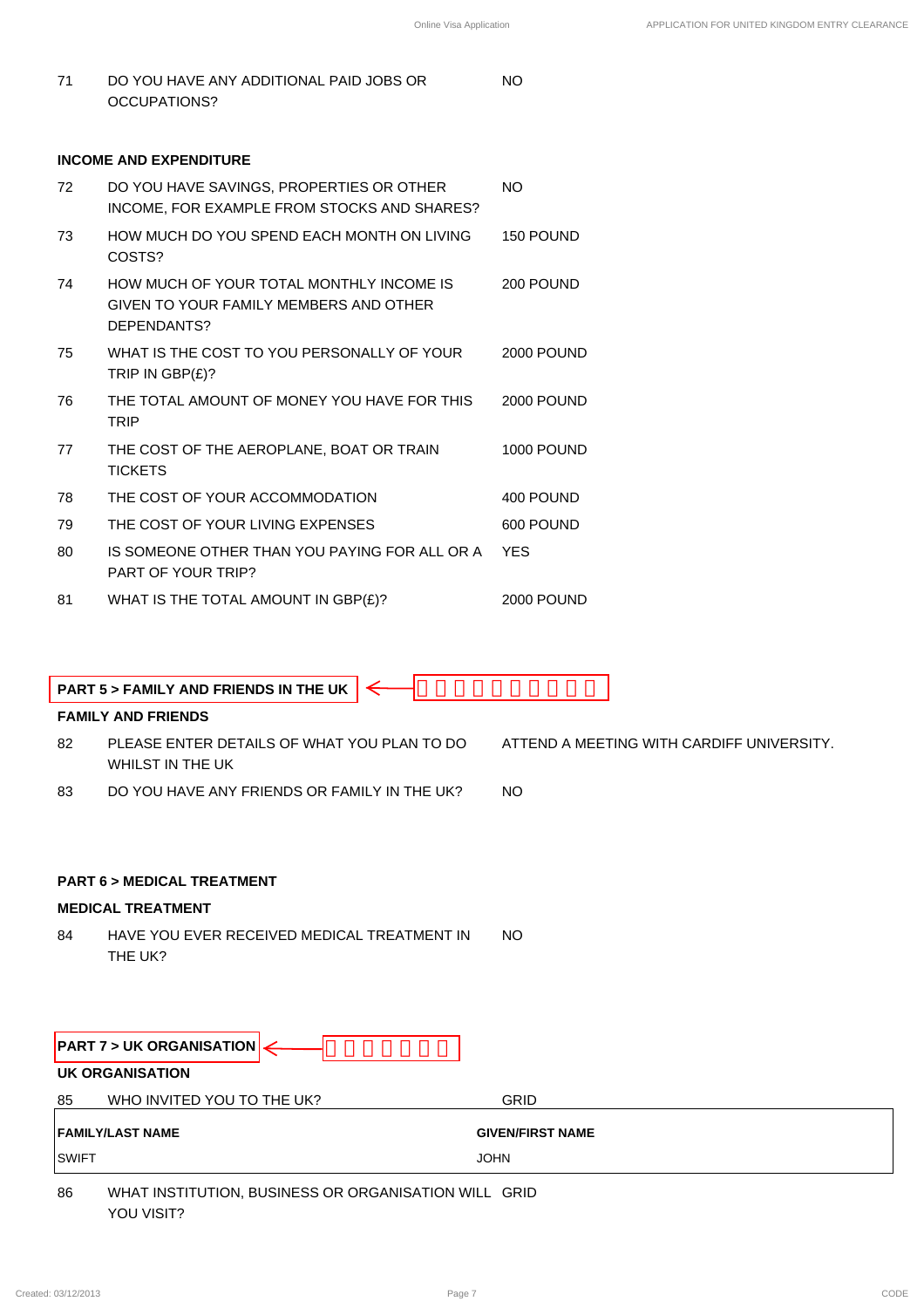| <b>NAME OF</b><br><b>ORGANISATION BUSINESS</b> | <b>TYPE OF</b>     | <b>ADDRESS 1</b>                                  | <b>ADDRESS 2</b> | <b>ADDRESS 3</b> | <b>ADDRESS 4</b> | <b>POSTAL CODE</b> | <b>CONTACT</b><br><b>NUMBER</b> |
|------------------------------------------------|--------------------|---------------------------------------------------|------------------|------------------|------------------|--------------------|---------------------------------|
| <b>CARDIFF</b><br><b>IUNIVERSITY</b>           | <b>COLLABORATE</b> | <b>HUMANITY</b><br>BULDING,<br><b>COLUM DRIVE</b> |                  |                  |                  |                    | 442920874470                    |

### **PART 8 > ADDITIONAL INFORMATION**

### **ADDITIONAL INFORMATION**

87 IS THERE ANY OTHER INFORMATION YOU WISH TO BE CONSIDERED AS PART OF YOUR APPLICATION?

### **VISA CONFIRMATION QUESTIONS**

- 88 IS THE MAIN PURPOSE OF YOUR TRIP TO VISIT/STAY WITH A CLOSE FAMILY RELATIVE WHO IS SETTLED IN THE UK? NO
- 89 DO YOU INTEND TO SET YOURSELF UP IN BUSINESS IN NO THE UK?
- 90 DO YOU HAVE A VALID CERTIFICATE OF SPONSORSHIP NO (COS) REFERENCE NUMBER?